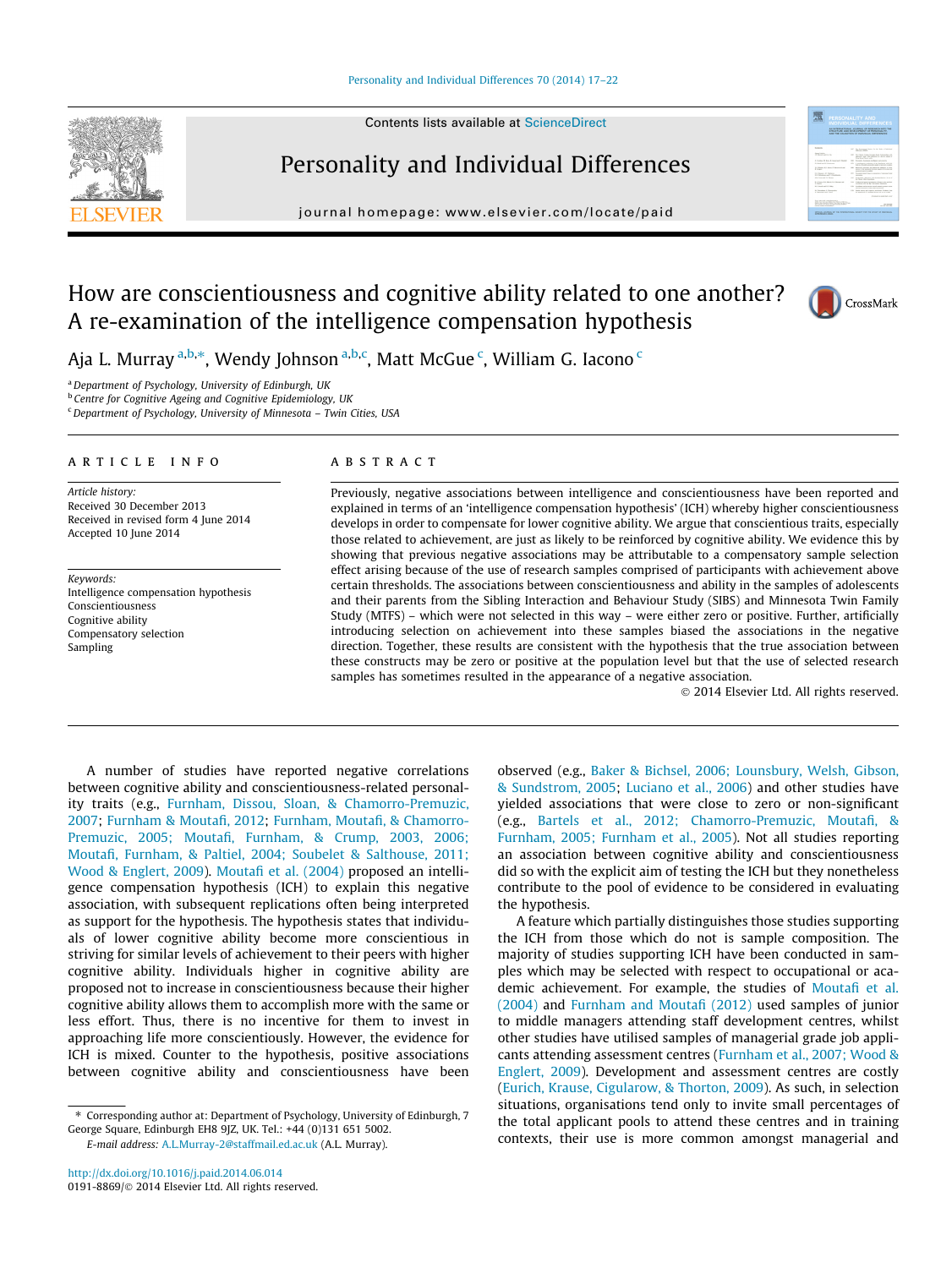professional populations [\(Meriac, Hoffman, Woehr, & Fleisher,](#page-5-0) [2008; Pepermans, Vloeberghs, & Perkisas, 2003](#page-5-0)). Another study finding a negative IQ–conscientiousness association used a sample of undergraduate students ([Furnham et al., 2005\)](#page-5-0) and entry to university involves selection on prior academic achievement (e.g., [Hägglund & Larsson, 2006\)](#page-5-0). Similarly, a study by [Soubelet and](#page-5-0) [Salthouse \(2011\)](#page-5-0) analysed data from participants who had an average of almost 16 years of education and were approximately 2/3 to 1 standard deviation above the national norms on cognitive ability.

The selected compositions of these samples raises the possibility that the apparent negative association between intelligence and conscientiousness-related traits is due not to individual calibration of conscientiousness levels to ability level as stated in the ICH, but to compensatory selection into the populations from which the research samples investigating the question are taken (see [Sackett, Lievens, Berry, & Landers, 2007\)](#page-5-0). To enter the population of individuals employed in professional jobs or the population of individuals undertaking university level education, a certain level of achievement (educational or occupational) is necessary. Compensatory selection refers to a process whereby selection into these populations through meeting these achievement conditions can be done through combinations of ability and hard work (i.e., Conscientiousness), but hard work can compensate for relatively low ability and high ability can compensate for relatively less hard work. Thus, one could think of selection into the research sample being based on a composite of IQ and Conscientiousness. Whenever IQ is relatively low, a large enough value on the composite to reach the occupational or educational achievement level necessary for selection into the relevant population can only be achieved by having high Conscientiousness. Conversely, when Conscientiousness is relatively low, IQ must be high to obtain a high enough composite score for selection. Thus, a higher score on one trait necessarily compensates for a lower score on the other. A research sample based on a population selected in this way could yield a negative correlation between IQ and Conscientiousness even if they are un- or positively correlated in the population because it will tend to have a greater proportion of people with discrepant IQ–Conscientiousness scores than the general population.

Such compensatory selection on occupational or educational achievement would be expected to have much more powerful effects on the Conscientiousness–IQ association than would selection on either one of the traits alone ([Sackett et al., 2007\)](#page-5-0). This makes compensatory selection effects potentially difficult to detect because it does not necessarily require dramatic range restriction on either or both of Conscientiousness and IQ to have a substantial effect on their association.

Compensatory selection mechanisms differ from the processes implied by the ICH which suggests that there is a causal impact of IQ on conscientiousness. Compensatory selection invokes no such causal effect – it merely refers to sample selection that creates non-representative sub-samples of the population in whom negative associations will be observed even if this negative association is not present in the whole population.

Further, compensatory selection should be distinguished from moderation of the Conscientiousness–IQ relation by achievement. In a moderated Conscientiousness–IQ association, the association might change from positive to negative across individuals ranging from low to high achievement. However, in compensatory selection, the Conscientiousness–IQ association would track the degree of selectivity of the sample, not the level of achievement per se. Although, both compensatory selection and moderation by achievement could lead to similar patterns in real data, the latter may be more difficult to justify from a theoretical standpoint. This is because it ascribes causal precedence to achievement, which is more likely to be an outcome of conscientiousness and/or cognitive ability than a determinant.

We aimed to assess these hypotheses regarding the nature of the association between Conscientiousness and IQ. Our aim was to do so in samples for which there was little evidence of selection on educational and occupational achievement and which could, therefore, be considered free of compensatory selection. We also assessed the extent to which a negative association between Conscientiousness and IQ could be induced by artificially introducing compensatory selection on educational or occupational achievement into the sample. The purpose of this was to simulate the processes we argue may have occurred during the selection of many of the samples previously employed to assess the Conscientiousness– IQ relation. We tested this compensatory selection hypothesis against a moderated association hypothesis in order to assess whether any apparent effects of compensatory selection simply reflected moderation of the effect of IQ on conscientiousness by achievement. We hypothesised that (1) we would not find significant negative association between Conscientiousness and IQ in the whole samples and (2) that negative associations could be induced by selection on educational achievement (in an adolescent sample) and occupational achievement (in a parent sample) and (3) we would not find significant moderation of the effect of IQ on Conscientiousness by achievement.

# 1. Method

#### 1.1. Participants

We analysed data from the Minnesota Twin Family Study (MTFS) and Sibling Interaction and Behavior Study (SIBS).

MTFS is a community-based longitudinal study of same sex twins and their parents recruited using a population-based method (for a full description see [Iacono, Carlson, Taylor, Elkins, & McGue,](#page-5-0) [1999\)](#page-5-0). MTFS consists of two cohorts, one recruited originally when the twins were aged 11 years, and the other recruited originally when the twins were aged 17. Both cohorts have been followed longitudinally. Based on comparability to US Census data for Minnesota, the MTFS sample is generally representative of families with children living at home ([Holdcraft & Iacono, 2004\)](#page-5-0). Approximately 20% of invited participants declined to participate but more than 80% of this group agreed to complete a brief mail or telephone survey, allowing partial comparison of those who agreed to participate with those who did not. This comparison suggested a small difference in educational level, with the parents in participating families having on average an additional 0.3 years of education (for additional comparisons see [Iacono et al., 1999\)](#page-5-0).

SIBS is a community-based sample of pairs of adoptive and biological siblings and their parents recruited through adoption agencies. The families comprising the adoptive sample were selected to include an adolescent between the ages of 10 and 21 who was adopted before the age of 2 and a second adolescent who was not biologically related and was no more than 5 years older or younger. The parents in these families were generally representative of those accepting infant placements, but compared with Minnesota parents in the general population they were overall of higher socioeconomic status. The families in the biological families were recruited using birth records from the same area as the adoptive families. Fifty-seven percent of eligible biological families agreed to participate and 63% of eligible adoptive families agreed to participate but 90% of the mothers from the remaining families completed a brief telephone interview, allowing comparison of those who did and did not participate. These groups did not differ on either educational or occupational level among the adoptive families but mothers from the participating biological families were more likely to have a college degree than those from non-participating families (44% compared with an estimate of 39% for the comparison population of mothers in the geographical region).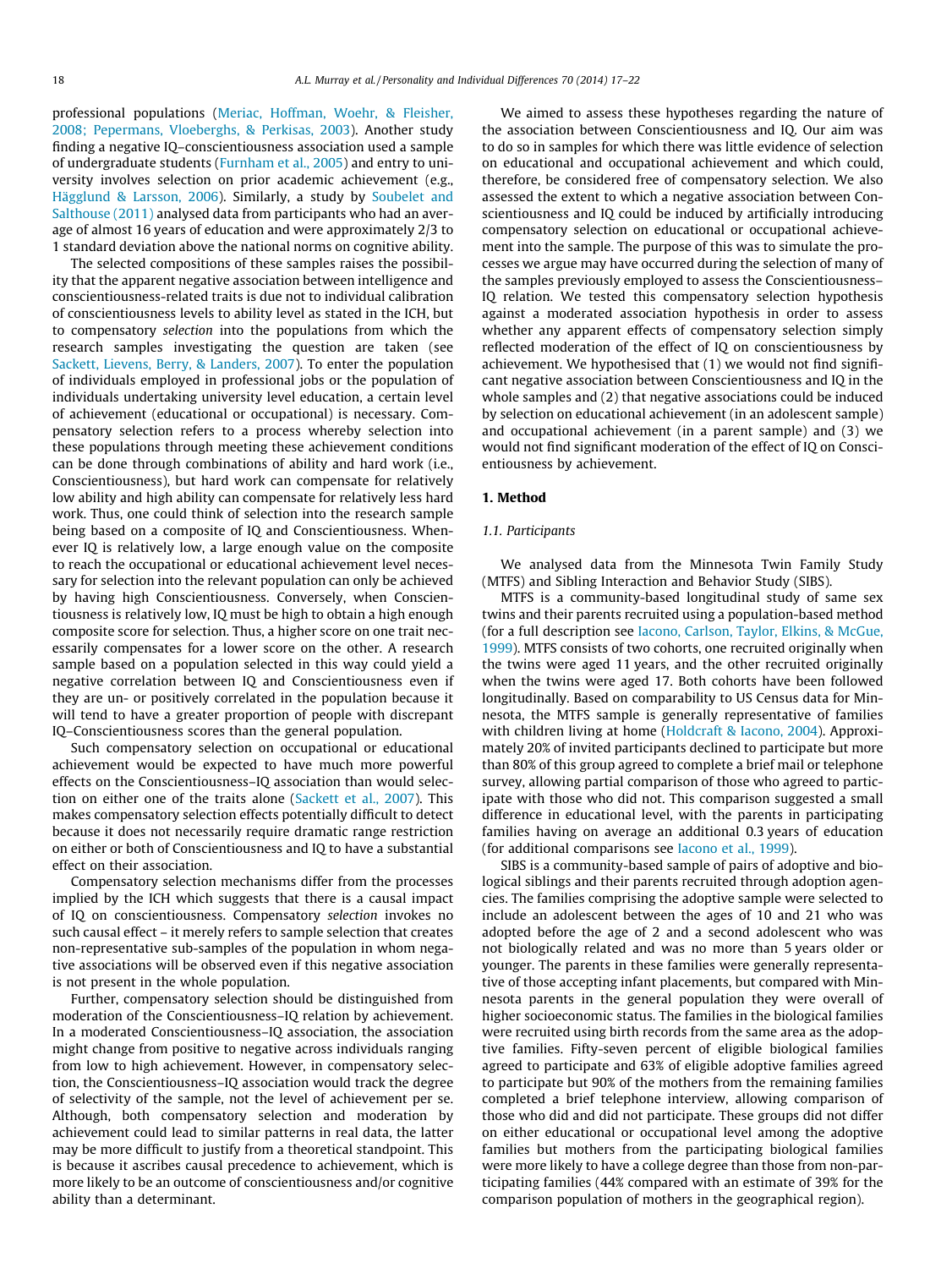Overall, therefore, the combined sample was slightly selected on parental education and socio-economic status but otherwise generally representative of individuals in the geographic region from which they were sampled.

#### 1.1.1. Adolescent sample

We used data from the 11- and 17-year-old MTFS cohorts and SIBS. We combined the data from the second wave of follow up in the 11-year-old cohort (targeting them at age 17) with the intake data from the other cohorts. Dependent on the data available on particular measures, we used different subsets of the total sample. The composition of these samples varied slightly but as an approximate guide, with complete data on the IQ and both measures of conscientiousness, there were 2412 participants (1100 males) with a mean age of  $17.7$  (SD = 0.69).

#### 1.1.2. Parent sample

We combined the parent data from the MTFS and SIBS cohorts, utilising data contributed at intake. Again, the specific subset of data used from the sample as a whole was dependent on the availability of particular measures. As an approximate guide, with complete data on the IQ and both of the conscientiousness measures, there were 3276 participants (1522 males) with a mean age of 42.5 (SD =  $5.5$ ).

#### 1.2. Measures

#### 1.2.1. Multidimensional personality questionnaire (MPQ)

Conscientiousness was measured using a 198-item version of the multidimensional personality questionnaire (MPQ; [Tellegen &](#page-5-0) [Waller, 2008\)](#page-5-0). The MPQ contains two conscientiousness-related traits: Control and Achievement. Here we re-label the Achievement scale 'Achievement-Striving' to avoid confusion with our measures of occupational and educational achievement. High scorers on Control describe themselves as reflective; cautious, careful, plodding; rational, sensible, level-headed; liking to plan activities in detail. High scorers on Achievement-Striving describe themselves as working hard, driving themselves; welcoming difficult and demanding tasks; persisting when others give up; ambitious; putting work and accomplishments before many other things; setting high standards; being perfectionistic. Items were measured on a 4-point response scale from 'Definitely True' to 'Definitely False' and each scale has 18 items. Here we utilised the scale scores for the two measures. [Gaughan, Miller, Pryor, and Lynam \(2009\)](#page-5-0) reported the highest correlations of MPQ Control to be with the Order ( $r = .56$ ) and Deliberation ( $r = .68$ ) facets of Conscientiousness in the NEO-PI-R, whilst MPQ Achievement-Striving correlated most highly with the Achievement Striving  $(r = .60)$  and Self-Discipline  $(r = .52)$  facets.

#### 1.2.2. IQ

The IQ measure completed by participants was an abbreviated version of the Wechsler Adult Intelligence Scale Revised (WAIS-R; [Wechsler, 1974](#page-5-0)) and included the Vocabulary, Information, Block Design and Picture Arrangement subtests. These subtests were chosen based on their high correlation (.90) with IQ derived from all the subtests.

### 1.2.3. Educational and occupational achievement

For the adolescent sample we used grade point average (GPA) as a measure of educational achievement. To avoid problems of comparing grades across different school districts with different testing formats, procedures and standards, GPA was not computed from actual grades. Instead twins and their parents were asked to report, on a 5-point scale from  $0 =$  failed class to  $4 =$  much better than average, the grades typically received in language arts, maths,

social studies and science classes. Here, GPA was the average across these ratings. This measure was validated against the actual school grades of a sub-sample of 67 randomly selected participants from the age-11 cohort and found to correlate with these at .89.

For the parent sample, we used occupational level according to the [Hollingshead's \(1957\)](#page-5-0) occupational scale as a measure of occupational achievement. This is an eight-point scale ranging from 'unskilled' to 'major professional'. Higher ratings on the scale reflect higher levels of occupational achievement.

#### 1.3. Statistical procedure

#### 1.3.1. Compensatory selection

Our methods of evaluating the correlation between IQ and our two measures of conscientiousness (Control and Achievement-Striving) were designed to mimic as closely as possible the methods that have previously been employed in the majority of previous studies finding negative associations between IQ and Conscientiousness (e.g., [Moutafi et al., 2004\)](#page-5-0). We, therefore, used Pearson's correlations between the scale scores on the personality measures and IQ. We dealt with missing data using pairwise deletion.

We introduced selection by discarding all individuals who were below progressively increasing thresholds of educational or occupational achievement. This was designed to mimic processes of selection into populations (e.g., undergraduate students, or assessment centre participants) to some degree dependent on educational or occupational achievement. We evaluated the correlations between IQ and our conscientiousness measure in the progressively more selected samples.

#### 1.3.2. Moderation analysis

We evaluated whether educational or occupational achievement moderated the effect of IQ on cognitive ability using multiple regression models. One model was estimated for each of the measures of Conscientiousness in each of the samples. In these models the predictors were IQ, Achievement (occupational level for the parent sample and GPA for the adolescent sample) and the interaction between IQ and Achievement. The outcome variable was the Conscientiousness measure (Control or Achievement-striving). IQ and Achievement were both centered prior to analysis. A statistically significant interaction term was considered to be evidence in favour of moderation of the relation between IQ and cognitive ability by achievement.

#### 2. Results

#### 2.1. Correlations in unselected samples

In the unselected adolescent sample there was no statistically significant association between IQ and Control  $(r = .04, p = .06)$ but a statistically significant positive association between IQ and Achievement-Striving ( $r = .14$ ,  $p < .01$ ). In the unselected parent sample there was a small but statistically significant positive association between IQ and Control ( $r = .05$ ,  $p < .01$ ) but no statistically significant association between IQ and Achievement-Striving  $(r = .03, p = .15).$ 

#### 2.2. Effect of selection on Conscientiousness–IQ association

[Tables 1 and 2](#page-3-0) show the correlations of IQ with the Control and Achievement-Striving personality scales when the full samples were subjected to selection on educational or occupational achievement. They show the downward trajectories of the correlations as samples became increasingly selected on achievement or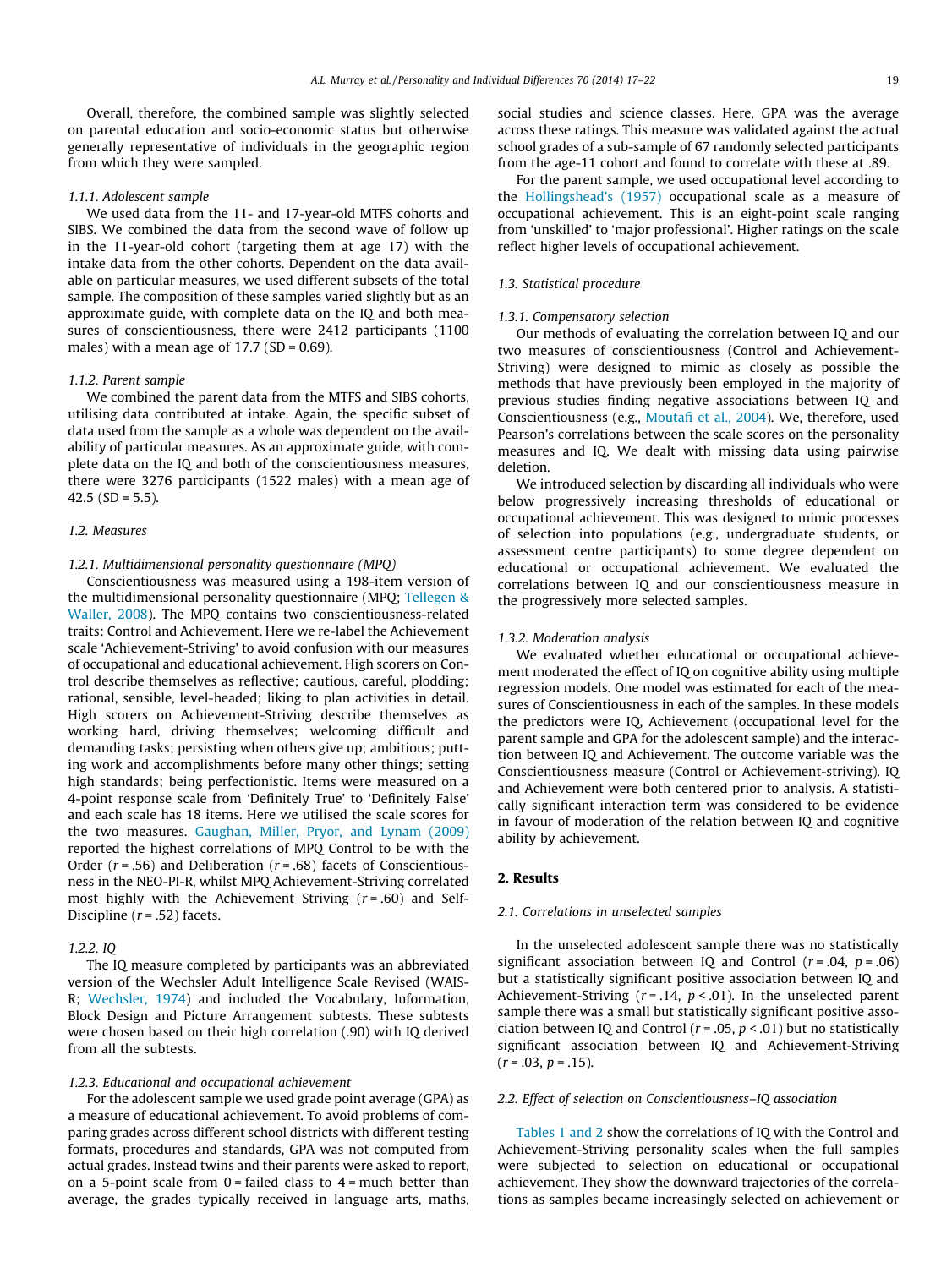#### <span id="page-3-0"></span>Table 1

Correlations between IQ and Conscientiousness at different levels of selectivity for educational achievement in adolescent sample.

| Selection criteria | IQ-Control correlation |      |     | IQ-Achievement-Striving correlation |      |        |  |
|--------------------|------------------------|------|-----|-------------------------------------|------|--------|--|
|                    |                        | N    | p   |                                     | N    | p      |  |
| No selection       | .04                    | 2416 | .06 | .14                                 | 2417 | < 01   |  |
| GPA > 1            | .03                    | 2285 | .09 | .15                                 | 2285 | < 01   |  |
| GPA > 1.25         | .03                    | 2270 | .11 | .15                                 | 2270 | < 0.01 |  |
| GPA > 1.5          | .03                    | 2240 | .14 | .15                                 | 2239 | < 01   |  |
| GPA > 1.75         | .03                    | 2196 | .20 | .14                                 | 2195 | < 01   |  |
| GPA > 2            | .02                    | 2066 | .47 | .13                                 | 2065 | < 01   |  |
| GPA > 2.25         | .00                    | 1964 | .92 | .13                                 | 1963 | 501    |  |
| GPA > 2.5          | $-.02$                 | 1758 | .38 | .12                                 | 1758 | < 0.01 |  |
| GPA > 2.75         | $-.02$                 | 1538 | .48 | .12                                 | 1539 | < 01   |  |
| GPA > 3            | $-.04$                 | 1236 | .18 | .10                                 | 1237 | 501    |  |
| GPA > 3.25         | $-.05$                 | 1014 | .08 | .09                                 | 1014 | < 0.01 |  |
| GPA > 3.5          | $-.07$                 | 662  | .07 | .10                                 | 663  | .01    |  |
| GPA > 3.75         | $-.06$                 | 375  | .22 | .08                                 | 376  | .13    |  |

#### Table 2

Correlations between IQ and Conscientiousness at different levels of selectivity for occupational achievement in adult sample.

| Selection criteria                          | IQ-Control correlation |      |      | IQ-Achievement-Striving correlation |      |     |
|---------------------------------------------|------------------------|------|------|-------------------------------------|------|-----|
|                                             |                        | N    |      |                                     |      |     |
| No selection                                | .05                    | 3280 | 5.01 | .03                                 | 3277 | .15 |
| Semi-skilled and above                      | .04                    | 2332 | .04  | .01                                 | 2329 | .61 |
| Skilled manual and above                    | .03                    | 2247 | .15  | .00                                 | 2090 | .96 |
| Clerical, sales, technician, etc. and above | .02                    | 1696 | .50  | .01                                 | 1694 | .74 |
| Minor professional and above                | .01                    | 1293 | .69  | $-.05$                              | 1291 | .10 |
| Lesser professional and above               | .01                    | 743  | .79  | $-.05$                              | 742  | .16 |
| Major professional and above                | .03                    | 269  | .64  | $-.13$                              | 268  | .03 |

occupational achievement. This is depicted graphically in Figs. 1 and 2.

In the adolescent sample, the initial non-significant positive association between IQ and Control in the full sample  $(r = .04, )$  $p = .06$ ) became steadily attenuated and then negative with selection on GPA. At the highest level of GPA, the association was  $r$  =  $-.06$  (p = .22). A similar albeit more subtle effect occurred in the correlation between IQ and Achievement-Striving, which began at  $r = .14$  ( $p < .01$ ) and decreased to  $r = .08$  ( $p = .13$ ) in the most selected group.

In the parent sample, selection on occupational level had little effect on the correlation between IQ and Control. It reduced from



Fig. 1. Conscientiousness–IQ association at different levels of selection in adolescent sample.



Fig. 2. Conscientiousness–IQ association at different levels of selection in parent sample.

.05 to .01 and then rose again to .03 at the highest level of selection. There was a more marked effect of selection on the correlation between IQ and Achievement-Striving. With increasing degrees of selection, it first became steadily attenuated to zero with and then became negative. Although there was no significant association between IQ and Achievement-Striving in the full sample, at the highest level of selection there was a statistically significant negative association ( $r = -.13$ ,  $p = .03$ ).

#### 2.3. Moderation tests

There was no statistically significant interaction between IQ and GPA in predicting either Control  $(B = 0.02, p = 0.32)$ , or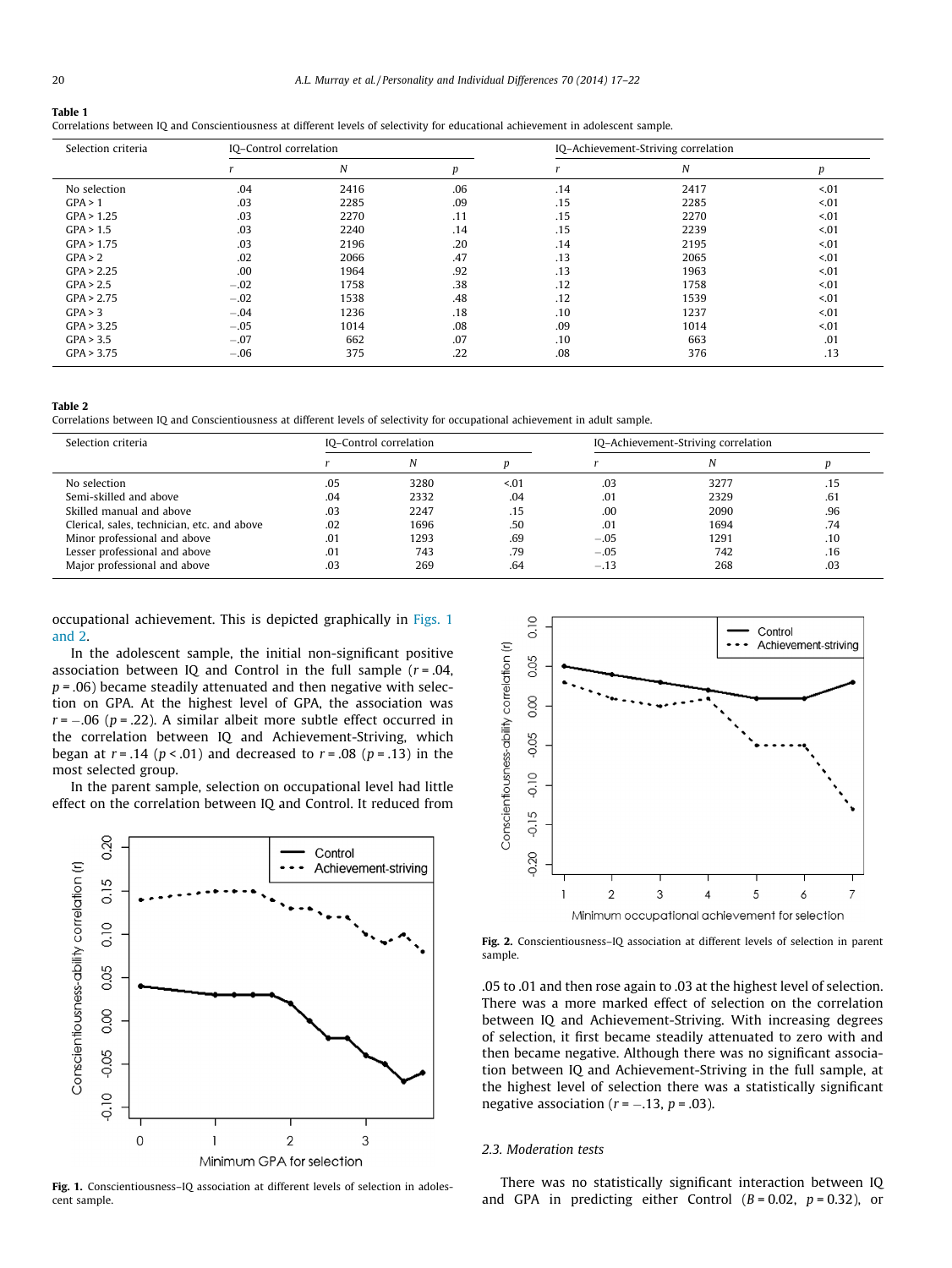Achievement-Striving ( $B = 0.04$ ,  $p = 0.08$ ) in the adolescent sample. There was also no statistically significant interaction between IQ and occupational level in predicting either Control ( $B = -0.00$ ,  $p$  = 0.86) or Achievement-striving (*B* =  $-$ 0.00, *p* = 0.62) in the adult sample. These results suggest that achievement did not moderate the effect of IQ on Conscientiousness.

### 3. Discussion

We tested whether compensatory selection into research samples could explain why negative associations have been observed between conscientiousness and cognitive ability. Often these associations are explained in terms of an 'intelligence compensation hypothesis' in which lower ability individuals develop higher levels of conscientiousness to compensate for their lower ability. Many studies have, however, not found negative associations between IQ and Conscientiousness and those that do find negative associations have tended to comprise participants above certain levels of educational or occupational achievement.

We found no evidence for negative correlation in our large sample of adolescents and their parents. Unlike these previous studies, we utilised a sample in which only relatively trivial selection on educational or occupational achievement was likely. Where there were significant associations between IQ and conscientiousness in the full sample, these were positive rather than negative. In fact, there was a positive correlation between IQ and Achievement-Striving  $(r = .14)$  of an absolute magnitude comparable to the negative correlations reported in previous studies and interpreted as evidence for intelligence compensation (e.g., [Moutafi et al., 2006\)](#page-5-0).

Our results in the full (unselected) samples were consistent with other studies in no significant association or small positive associations have been observed between Conscientiousness and IQ [\(Bartels et al., 2012; Lounsbury et al., 2005;](#page-5-0) [Luciano et al.,](#page-5-0) [2006](#page-5-0)). Notably, like the current study, many of the studies do not appear to show evidence of substantial sample selection on achievement.

The general pattern of zero to small associations between IQ and conscientiousness in studies apparently not selected on achievement might suggest one of two causal scenarios at the level of the individual. Either there are only minimal causal impacts of IQ and conscientiousness on one another; or the impact of IQ and conscientiousness on one another is heterogeneous across individuals but close to zero in the aggregate as effects in opposite directions cancel out. For example, while some individuals of lower ability may develop increased conscientiousness in compensation, others of low ability may become discouraged by their failure to achieve on a par with their more able peers without intensified efforts. These latter individuals may grow to expend less effort in applying themselves conscientiously in response to the lower pay-off they receive for this behaviour. Conversely, the higher rewards for behaving conscientiously in more able individuals could lead to a greater reinforcement of this behaviour. A person's particular social environment (e.g., the rewards associated with intelligent and conscientious behaviour) in combination with their other traits (e.g., motivation, reward sensitivity, locus of control) will likely determine whether and how their level of intellectual ability and conscientiousness influence one another.

[Soubelet and Salthouse \(2011\)](#page-5-0) have suggested that a possible influence on how personality traits and cognition relate to one another is a person's age. Our results support this prediction to some degree: only in our adolescent sample was a positive association observed between Achievement-Striving and IQ. A possible explanation for this is that adolescents are likely to be currently or recently in academic environments: social settings in which intellectual achievement is heavily measured and rewarded. The salience of intellectual achievement may foster social influences that result in enhancement of Achievement-Striving particularly in those individuals of higher cognitive ability for whom these rewards are more attainable with individuals of lower cognitive ability possibly becoming disheartened and demotivated. Such processes are likely to be governed by a 'frog pond' effect whereby it is not only the absolute level of intellectual ability of an individual that matters with regards to increases or decreases in conscientiousness, but also their level of cognitive ability relative to immediate peers (e.g., see [Marsh, Trautwein, Lüdtke, Baumert, &](#page-5-0) [Köller, 2007\)](#page-5-0). Therefore, individuals who perceive their potential for achievement to be more limited because of their relative and absolute cognitive ability would be less likely to strive towards these achievements and thus score lower on Achievement-Striving.

Consistent with our compensatory selection hypothesis, we also found evidence that selecting on educational or occupational achievement biased the associations in the negative direction. In the adolescent sample, positive associations between IQ and the conscientiousness measures in the full sample were reduced to negative or effectively zero when restricting samples to high levels of GPA. In the adult sample there was little effect of restricting the sample to increasingly high levels of occupational achievement on the correlation between IQ and Control. Restricting the sample in this way, however, induced a negative and statistically significant association between IQ and Achievement-Striving in spite of there being no significant association in the full sample. This negative association was of a similar magnitude to those interpreted as evidence for intelligence compensation in previous studies.

We checked to see whether these selection effects simply indicated moderation of the relation between IQ and conscientiousness and ability. Moderation effects were very small and non-significant, suggesting that the effects of introducing selection into the samples did not reflect moderation effects.

We interpreted these collective results as suggesting that sample selection may have accounted for some previous observations of a negative association between conscientiousness-related traits and IQ. Although the effects were in some cases small, they were suggestive that differing degrees of selection on achievement could contribute to cross-study differences in the magnitude and direction of association between conscientiousness and IQ. Unfortunately, it is difficult to ascertain the precise selection processes that led to selection into the research samples in which negative Conscientiousness-IQ associations have been observed and we cannot be certain that these processes were closely approximated by our simulated selection. This is a general problem in observational research: it is uncommon for the selection processes leading to the composition of convenience samples to be explicitly considered, even less to be measured and modelled (see [Hunt & Madhyastha,](#page-5-0) [2008](#page-5-0) for a discussion). Unless such selection processes are given due consideration, researchers risk being misled as to the direction and magnitude of the associations between study variables.

Finally, while we have argued here that variability in sample selectivity on achievement may explain some of the heterogeneity in association between conscientiousness and ability in the published literature; this will not be the only factor influencing the magnitude of association. In particular, different lower-order facets of conscientiousness appear to show varying associations with IQ and it is possible to devise plausible substantive interpretations for these differential associations (e.g., [Luciano et al., 2006\)](#page-5-0). For example, the 'Competence' facet of Conscientiousness measures may be more positively related to IQ than other facets if it essentially acts as self-report measure of IQ (e.g., see [Chamorro-](#page-5-0)[Premuzic et al., 2005\)](#page-5-0). Similarly, we have argued here that Achievement-Striving may be particularly influenced by IQ because motivation to achieve is likely to be influenced by selfperceptions of capacity to achieve. Depending on which facets